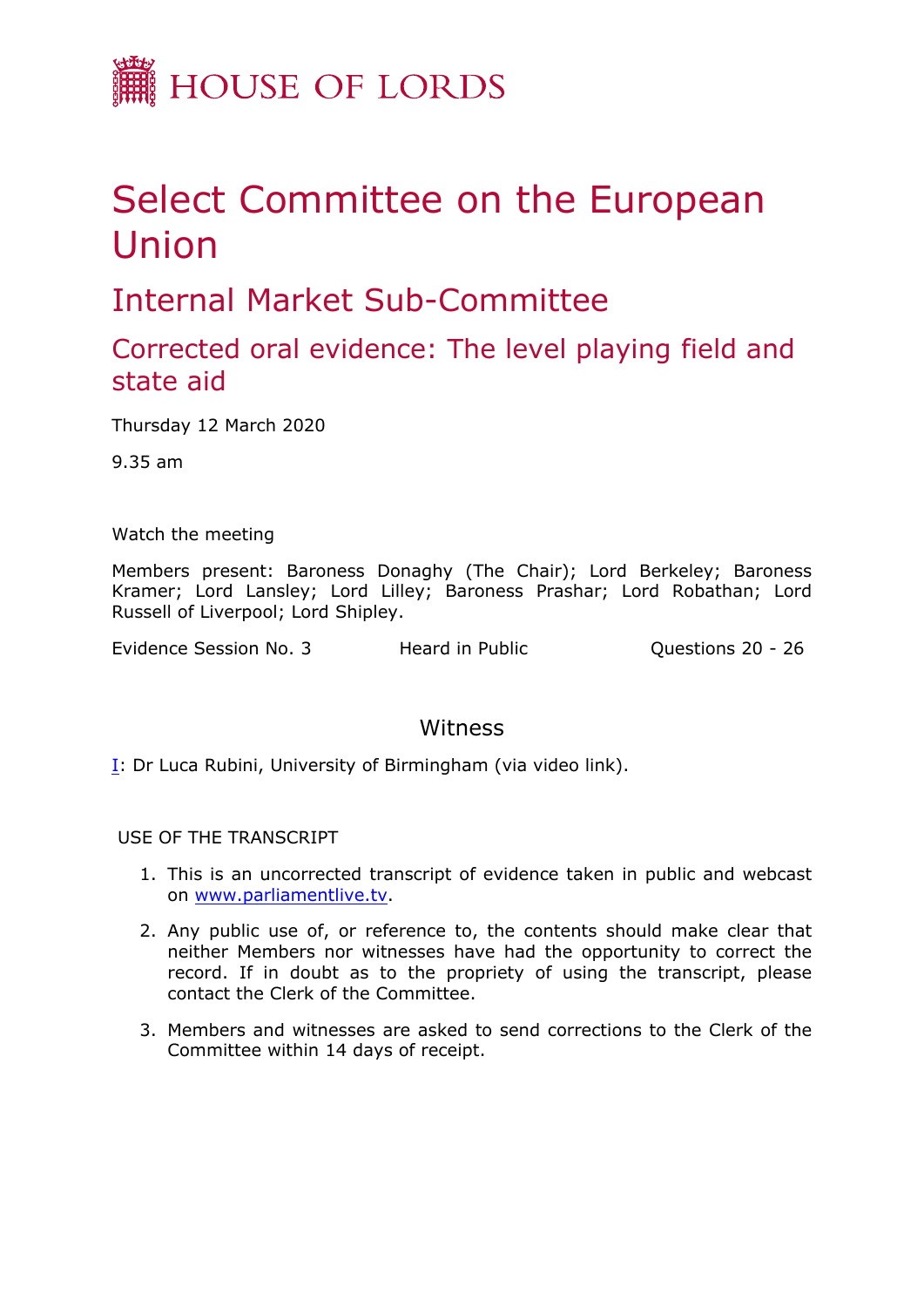### <span id="page-1-0"></span>Examination of witness

Dr Luca Rubini (via video link).

Q20 **The Chair:** Professor Rubini, my name is Rita Donaghy, I am Chair of the Sub-Committee. We are very grateful to you for making this arrangement to submit evidence. I think you have been given advance notice of the questions. Is that right?

#### *Dr Luca Rubini:* Yes.

**The Chair:** We will all share out the questions, and there may be a follow-up. You will appreciate that this is a public session. There will be a transcript of your evidence that you will have the opportunity to scrutinise and correct, if necessary. I am going to open with the first question.

*Dr Luca Rubini:* Yes, that is fine. Thank you.

**The Chair:** The UK Government's recent statements about their intention for the UK-EU negotiations talk not about state aid but about "subsidy control". What do you think the significance of that change in language is? In principle, what might the differences and similarities be between a system of subsidy control and a system of state aid? If you want to make some opening remarks at this stage, that is fine.

*Dr Luca Rubini:* Thank you for the invitation; it is a huge honour.

We can see a noticeable shift in the narrative of the UK Government from state aid to subsidy language. That is not just terminology. There are important practical differences between a system of subsidy control and a system of state aid control. When the UK Government refer to subsidy control, it is clear from various documents and from the recently produced negotiating guidelines of the UK Government that they mostly refer to the WTO system—the World Trade Organization.

That system is different from the one we have in the EU—EU state aid control—because it is much looser. The disciplines in the WTO are looser and partial; for example, they apply only to goods and not to subsidisation in the services sector. The standards that you need to satisfy in order to use them to object to subsidies are very high and very demanding, with the result that some commentators, including me, have concluded that overall those disciplines are not very effective. To use an image, they do not really 'bite'. They do not constrain Governments. They are very permissive.

The only real remedy under WTO subsidy rules is the unilateral track, whereby a Government or a country that believes it has imports from other countries that are subsidised and harm its competing domestic industry can impose countervailing duties. Only in that scenario, where the country is importing, do you have a meaningful remedy, which is countervailing duties, for the simple reason that in political economy terms you play at home.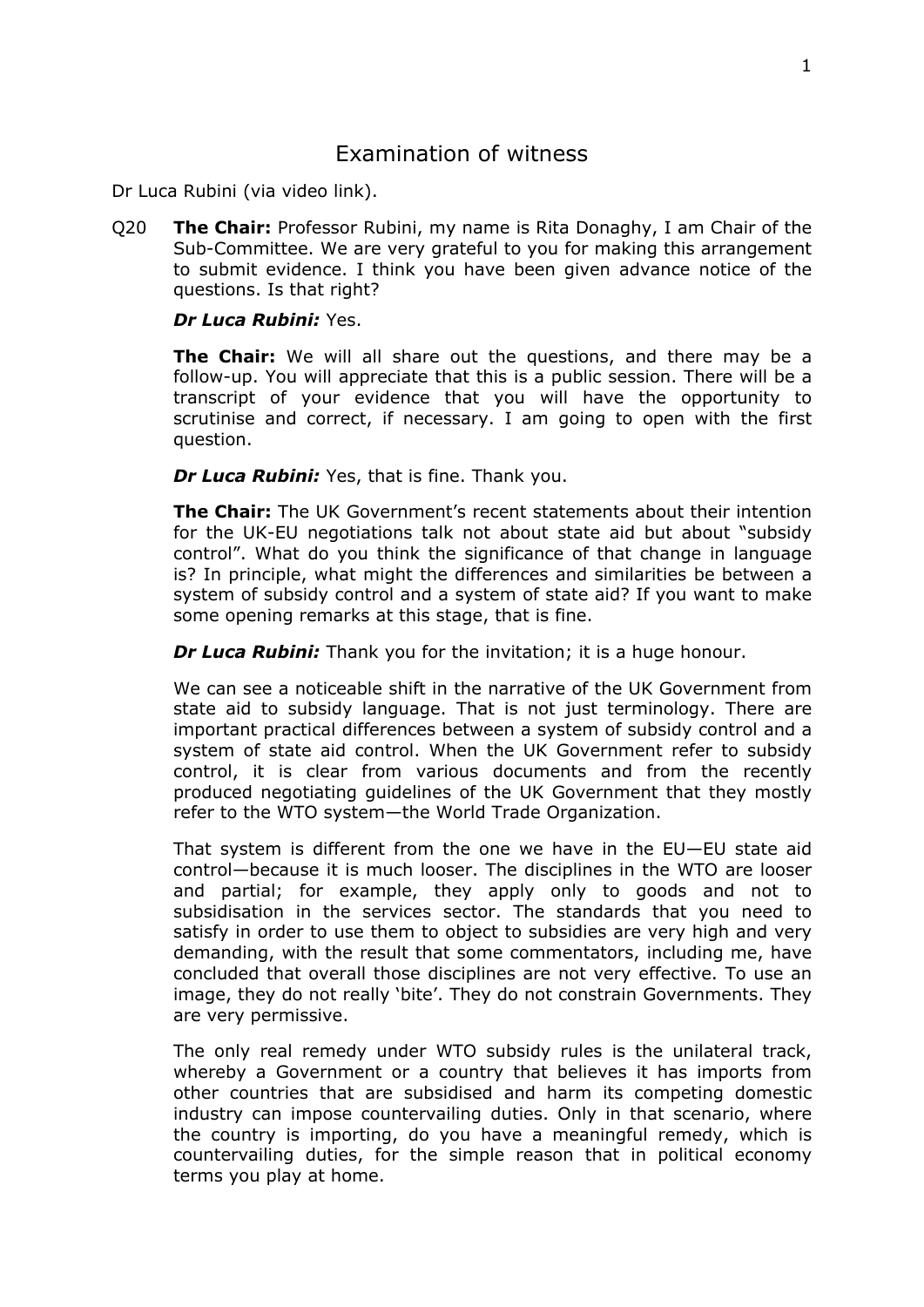The other track under subsidy rules, whereby you can complain about subsidies of another country by filing a case in Geneva, is not very effective. As I said, the thresholds are very high, not because you see this in the legal text, which is very deceiving, but because of how they have been applied and interpreted in the 25 years of life of the World Trade Organization.

Other elements of deficiency are that the WTO subsidy control system does not have explicit, express exceptions or justifications for what we could call good subsidies or legitimate subsidies. Those are subsidies for regional development and research and development, or environmental or energy subsidies. $1$  There is no rule in the WTO subsidies chapter that explicitly permits those types of subsidies under certain conditions. The degree of permissiveness in the WTO rules is based on the fact that the rules we have are very difficult to apply. It is a kind of default, negativetype approach—a laissez-faire type of approach.

Transparency and governance are very deficient. Notoriously, countries do not freely notify their subsidies, so there is huge delay. The notifications are partial. The governance does not really work. There is a committee on subsidies in Geneva that meets twice a year. That is the regular standard for such committees, but there are no meaningful discussions. Private parties have no role.

The final element of deficiency relates to remedies. In the WTO, and not only for subsidies, the remedies if you win a case are only for the future. You may adopt a subsidy and you know perfectly well that the subsidy is illegal; you are confident that it might be challenged in Geneva and that after one, two, three or four years, you may be required to withdraw the illegal measure, but you will only have to suspend it for the future. The effects of the subsidy in the meantime are perfectly safe. That may be enough to achieve your goal of, for example, protecting your domestic industry.

In the EU, the system is very different. First, it applies to both goods and services. Secondly, it is comprehensive as regards justifications. There is a huge body of law, legislation and soft law, whereby certain state aids are eventually permitted because they pursue good policy goals. The governance system is highly sophisticated. There is a strong enforcer in Brussels—the European Commission. National courts play a huge role in safeguarding the respect of the rules. Private actors can participate in the process, and remedies are retroactive, so if you cheat and break the law you may be required to recover the aid that you have paid, and pay interest on it.

The philosophy of the two systems is completely different. The system in the EU is very much a system of governance, whereas the WTO system is very basic and aims only to chastise or to prohibit certain types of

 $<sup>1</sup>$  Note from the witness: This remark was intended to give a few examples of subsidies</sup> that may be considered legitimate. There may certainly be others.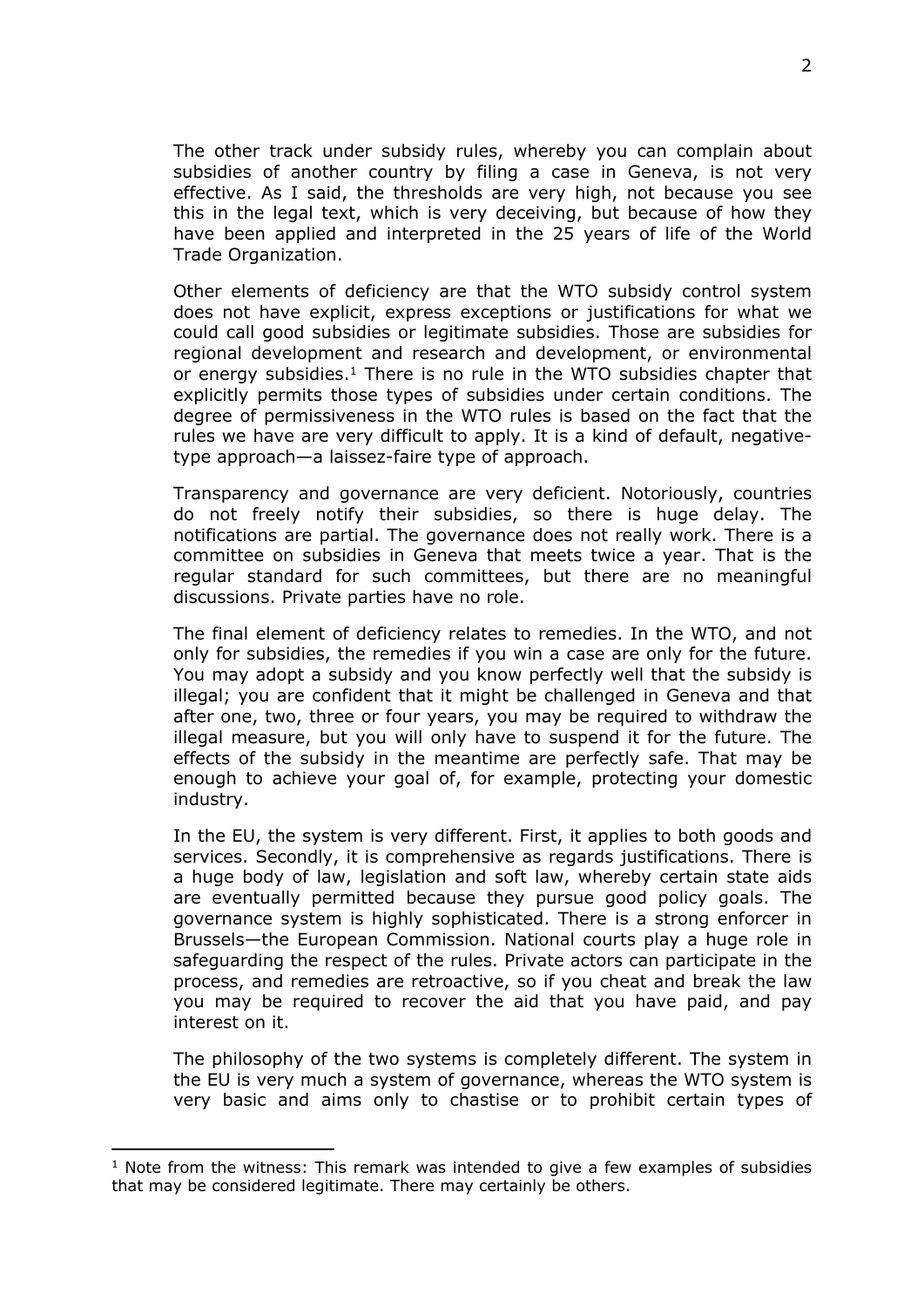subsidies. It relies heavily on the unilateral action of Governments in import scenarios, when there are subsidised imports.

There is literally no remedy if you want to tackle a problem that is not in your market.<sup>2</sup> Say that the United States gives a subsidy to its domestic industry and the UK wants a remedy and complains about that. $3$  The rules are very difficult to action. The only real remedy the UK might have is that the imports from the United States to the UK are causing harm, because then it can apply countervailing duties.

**The Chair:** Thank you very much. We will pass straight on to the next question. If we have any follow-ups, we will see how the time goes.

Q21 **Lord Shipley:** On 3 February the Prime Minister made a Written Statement to the UK Parliament that indicated that on "competition policy, subsidies, environment and climate, labour, tax" the Government would not agree to "measures … which go beyond those "typically included" in a comprehensive free trade agreement.

We can conclude that the UK Government have indicated that a future UK-EU trade agreement should not contain provisions on subsidy control that go beyond those "typically included" in comprehensive free trade agreements. Could you give the Committee an overview of the standard provisions, focusing on EU trade deals generally?

*Dr Luca Rubini:* The question about "typically included" subsidy provisions is a bit tricky. Something like 304 trade agreements have been notified to the World Trade Organization.<sup>4</sup> All those agreements include subsidy provisions. Most of the agreements are simply based on the WTO rules.

If you move to the agreements of the EU, which constitute a sizeable share of the 300 agreements—more than 50 preferential trade agreements—what you see there is slightly different. To oversimplify, there are two categories of preferential trade agreement concluded by the EU concerning subsidies. In one category, which is pretty limited, the EU demands only the application of the subsidy rules in the WTO. One example could be Canada. I mention the CETA agreement because it has been referred to extensively recently by the UK Government. The agreement replicates essentially what is in the WTO, but it is quite exceptional in the practice of the EU.

Normally, the EU requests that you abide by, to a greater or lesser extent, EU state aid law. Here, there are two groups of agreements. There are agreements concluded with countries such as Singapore,

<sup>&</sup>lt;sup>2</sup> Note from the witness: This statement was intended to mean that there is 'practically' no remedy if you want to tackle a subsidy problem which is not in your country.

<sup>&</sup>lt;sup>3</sup> Note from the witness: This remark was intended to refer to a hypothetical post-Brexit scenario.

<sup>4</sup> Note from the witness: More precisely, I wanted to refer to the agreements that are included in the Regional Trade Agreements database of the WTO and are currently in force.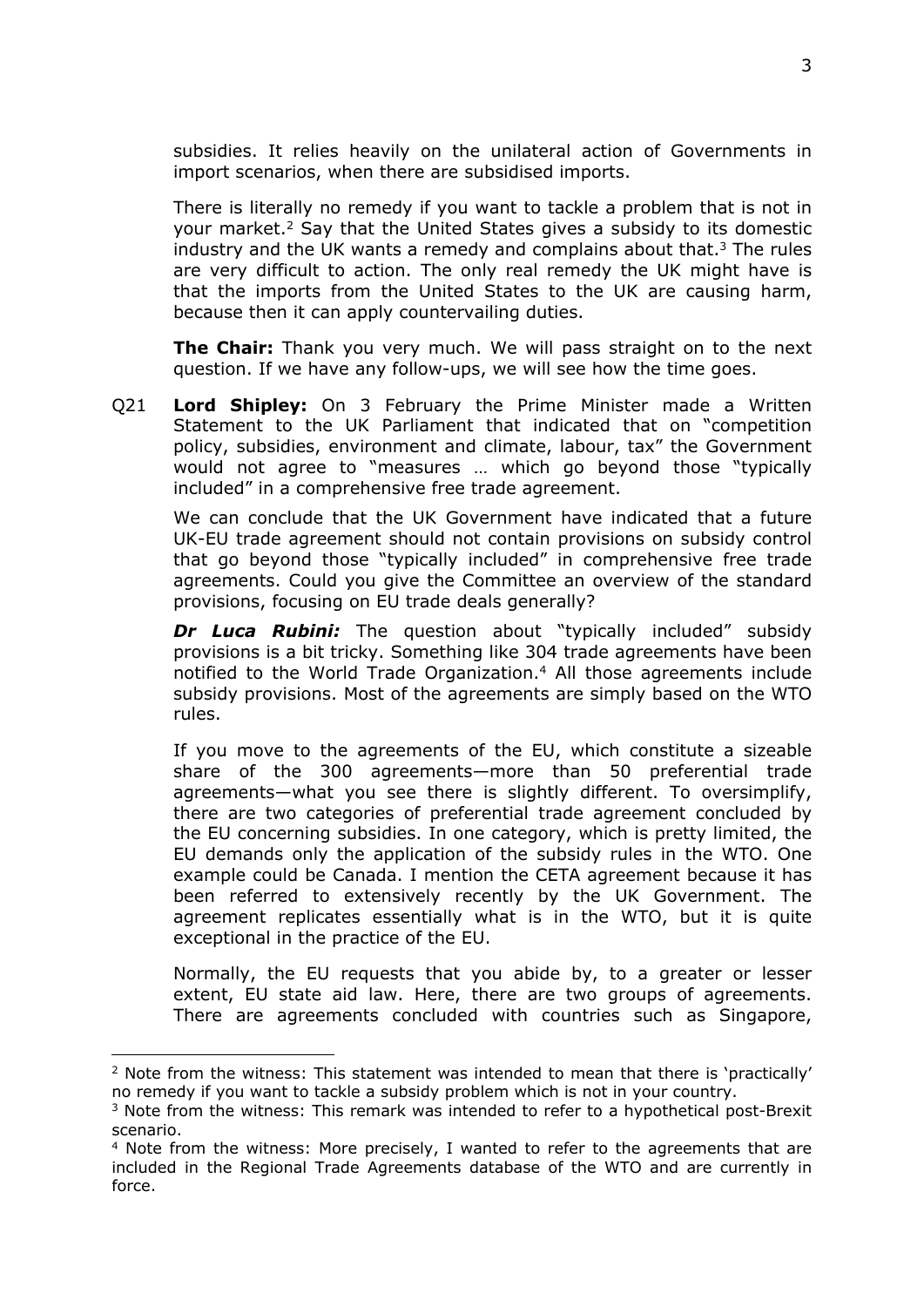Vietnam, Japan and Mercosur. They are all recent agreements. They are based on the language of the WTO, but with significant inputs from EU state aid law.

I would include in that category the current negotiations with Australia. That is something to be highlighted because I often see statements referring to the Australian model. There is no formal Australian model yet because we do not have an agreement yet. We are still at the negotiation level. However, what we have is significant, because we have some guidelines for negotiations from the EU. I will take the liberty of reading from them. The EU says, in its negotiating guidelines with Australia, "The agreement should contain robust and binding provisions on subsidies in line with EU standards and principles of state aid". That is the Australian one.

If you look at the text that is currently being negotiated between the EU and Australia, you can see that there are some provisions that are heavily inspired by EU state aid law. So, even in agreements with Australia, Japan, Vietnam, Singapore and Mercosur, there are significant excerpts or borrowings from EU state aid law regarding what subsidies are permitted and what subsidies are not permitted.

There is a second category where the EU squarely and expressly requests the other country to subscribe to the EU state aid model. Mostly that refers to agreements with countries in the European continent association agreements and stabilisation agreements. Nowadays, we have, for example, agreements with six countries or six economies in the west Balkans.

**The Chair:** You are starting to freeze up. Sorry, the video has frozen. Would you mind starting the last sentence again?

*Dr Luca Rubini:* The last category, roughly speaking, is agreements of the EU with other countries in the European continent, accession countries such as the western Balkan economies. It is a model whereby the EU demands two things. The first thing is that you need to subscribe to EU state aid law, to the rules on what is state aid, what is permissible and not permissible state aid. On the other hand, there are specific demands with respect to governance. The EU requests that a national authority is set up that has significant enforcement powers, and in many cases there are consultations with the European Commission and dispute settlement. In the previous category, which was the agreements with non-European countries, you may or may not have dispute settlement. For countries in the European continent, it is standard.

That is exactly what is in the negotiating guidelines of the EU. They are clearly inspired by the template for trade agreements with countries in the European continent. If I may add a gloss from the perspective of the EU, that makes sense because the factual economic and regulatory situation of the UK now, for geographical reasons and given the high economic and trade interdependence, makes the UK comparable to these countries.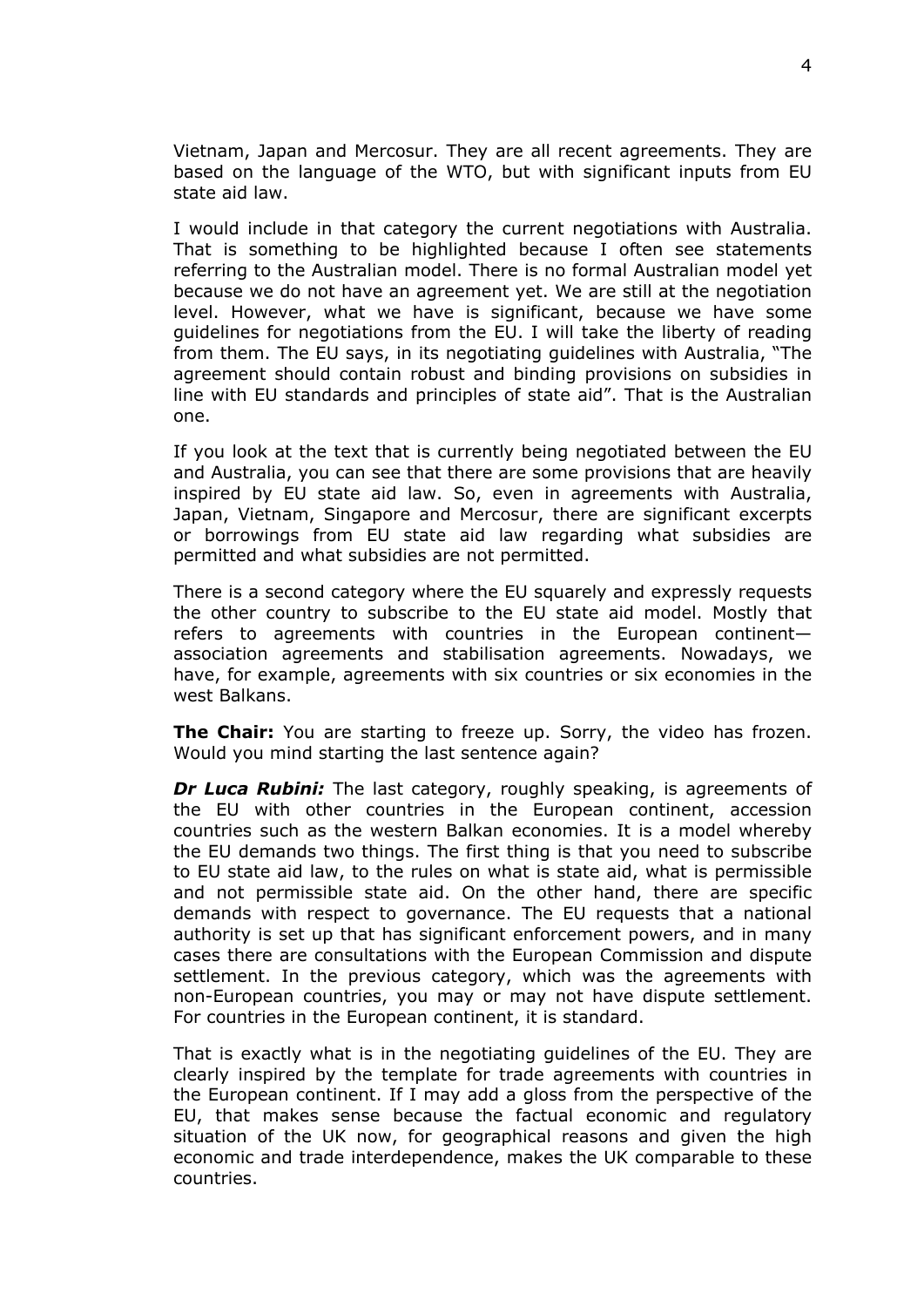There is a graph that I want to show you to highlight that. It is a graph that has been created by $-5$ 

**The Chair:** Yes, we have seen that. Thank you.

*Dr Luca Rubini:* That graph is useful because it shows the unique position of the UK vis-à-vis other countries that are not in the European continent.

**The Chair:** Thank you very much. I am sorry to rush you, but I am conscious that there are several more questions that we need to ask.

Q22 **Baroness Kramer:** Going back to the first question, the assumption here is that it is to the advantage of the UK to be in a subsidy regime rather than a state aid regime. But if I was sitting in the European Union and it became my goal to shift financial services out of the UK to continental Europe, a subsidy regime would allow me very freely to do it, would it not, and I would be very unlikely to get resistance, say from France attacking changes in Germany? I can see it as an almost ideal scenario to be able to intervene to create that shift in the services sector. Do you agree with that, or am I misunderstanding?

*Dr Luca Rubini:* I would generally take a different position. I think I would suggest that, in the Greenwich speech, the Prime Minister was right when he repeated the fact that the UK has always been first in the class; it has been the brightest pupil in the class with respect to state aid enforcement, with fewer cases, fewer investigations, fewer actions and fewer infringement proceedings, whereas, as you highlighted, it is in the European continent, with Germany, France and Italy, that you have the heavy subsidisers.

I would suggest that the strategic interest of the UK is not to subscribe to a very loose system of subsidy disciplines, but rather the contrary. The chances that you may have subsidies that harm the UK will come from Germany and from France.<sup>6</sup>

**Baroness Kramer:** That is exactly the point I was trying to explore, if that makes sense.

*Dr Luca Rubini:* This is my take on it. What would make sense is not only for the UK to subscribe to what the EU suggests in the negotiating guidelines, but even more proactively to have a high degree of participation in the EU state aid regime to have control against France, Germany and Italy granting subsidies that might distort the economy of the United Kingdom.<sup>7</sup>

<sup>&</sup>lt;sup>5</sup> Note from the witness: This was a reference to the graph included in the 'Trade Agreements Geography and trade intensity' document produced by the European Commission, Task Force for Relations with the UK, dated 19th February 2020.

<sup>6</sup> Note from the witness: This statement was intended to refer to the two biggest economies of the EU but it is equally valid for subsidies or state aid granted by other EU Members.

<sup>7</sup> Note from the witness: Idem.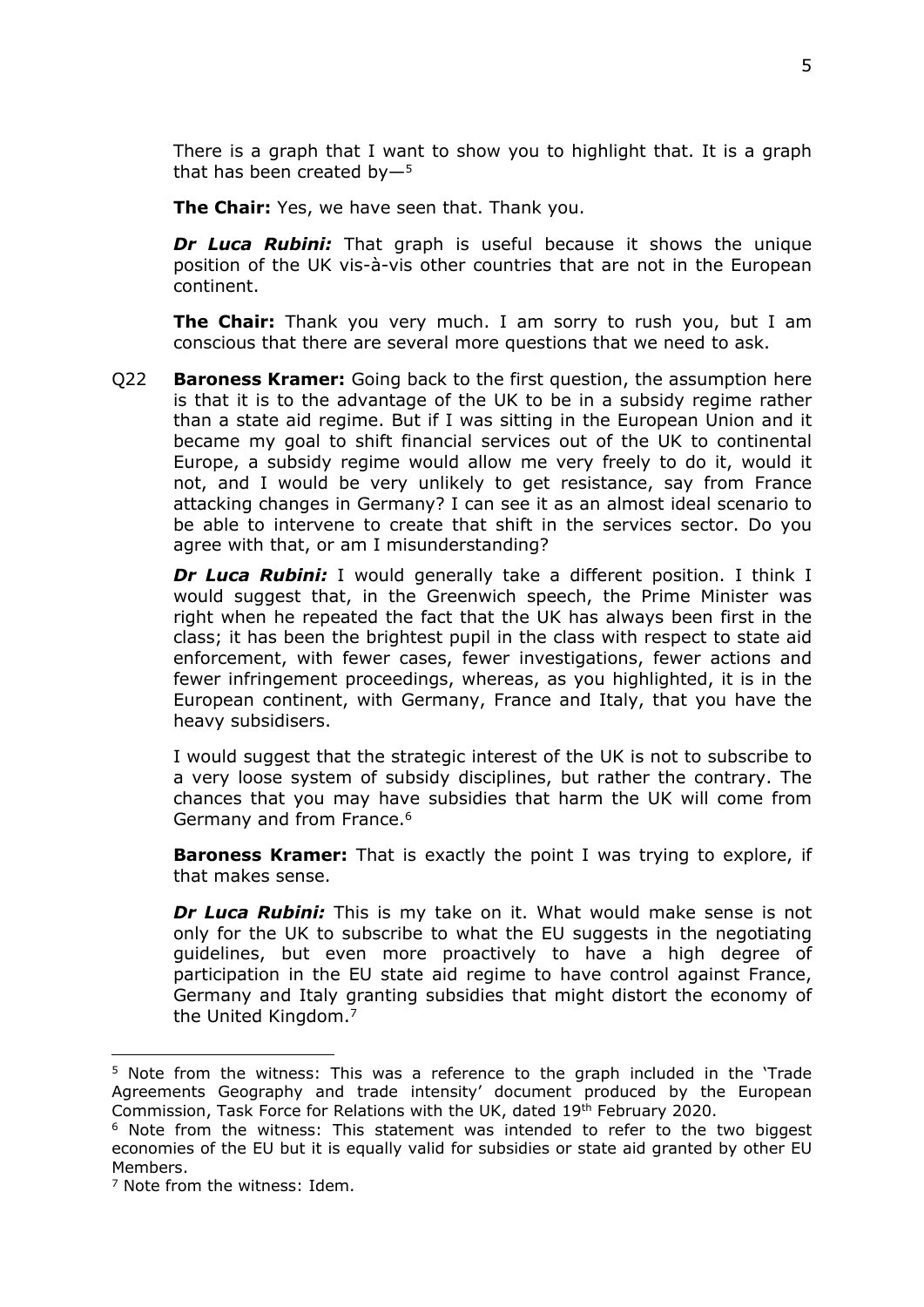Q23 **Lord Lansley:** I want to take us into the area of the environmental objectives of the EU and the UK respectively. The EU is developing its state aid regime, particularly for the purposes of the Green Deal. For example, there will be major exemptions in the state aid regime for lowcarbon industry. The EU is setting out to change the shape of industry and will no doubt use state aids in part to achieve that.

When we look at the state aid regime in the EU and how it might change for those purposes, what do you think we should expect? To what extent do you think the United Kingdom would be seeking to align with that or depart from it?

*Dr Luca Rubini:* My take on the Green Deal is that every area, not only state aid law, would be informed by the goal of tackling climate change. This is the revolution. It is definitely going beyond the state aid area.

Over a few years, significant provisions have been introduced in state aid to allow, as you were suggesting, state aid that helps in achieving a lowcarbon economy. Over there, I would expect to see simply some finetuning, depending on how the market and the technologies develop, with wind, solar and new technologies for storage. I would expect, as normally happens for new state aid policy, to have new rounds of modernisation, new public consultations and impact assessments. The rules will be adjusted to that.

On the second part of the question, I suppose it would be in the interests of the UK, as the UK has significantly contributed to shaping state aid policies, or, to put it another way, the good guidelines for what is good state aid in the EU have been significantly shaped by key principles that you have in Britain. You have the use of science and economics, with economic analyses, impact assessment and transparency. That is not extraneous to the EU.

Linked to that we are talking about a common challenge. It was particularly wise to see in the EU negotiating guidelines the expectation that the UK would link its cap-and-trade system, the ETS, to the EU ETS, which is the biggest experiment in the world in this respect. We expect roughly the same thing to happen in all the other major areas of green state aid policy.

Q24 **Lord Berkeley:** You will be aware that a Conservative Party paper in November last year suggested that the state aid regime should be based on the WTO commitments on restricting harmful subsidies. To some extent, you have answered part of the question. Has any progress been made with the WTO to define what the subsidies might be? Is it realistic to expect any change? You talked about the failure of remedies, and I am sure you are right there, but how would it be enforced? Could it be enforced?

*Dr Luca Rubini:* I am sorry, I missed the last bit of your question.

**Lord Berkeley:** You talked about the failure of many remedies in the WTO process. This is a major change, if it ever happens, for the WTO to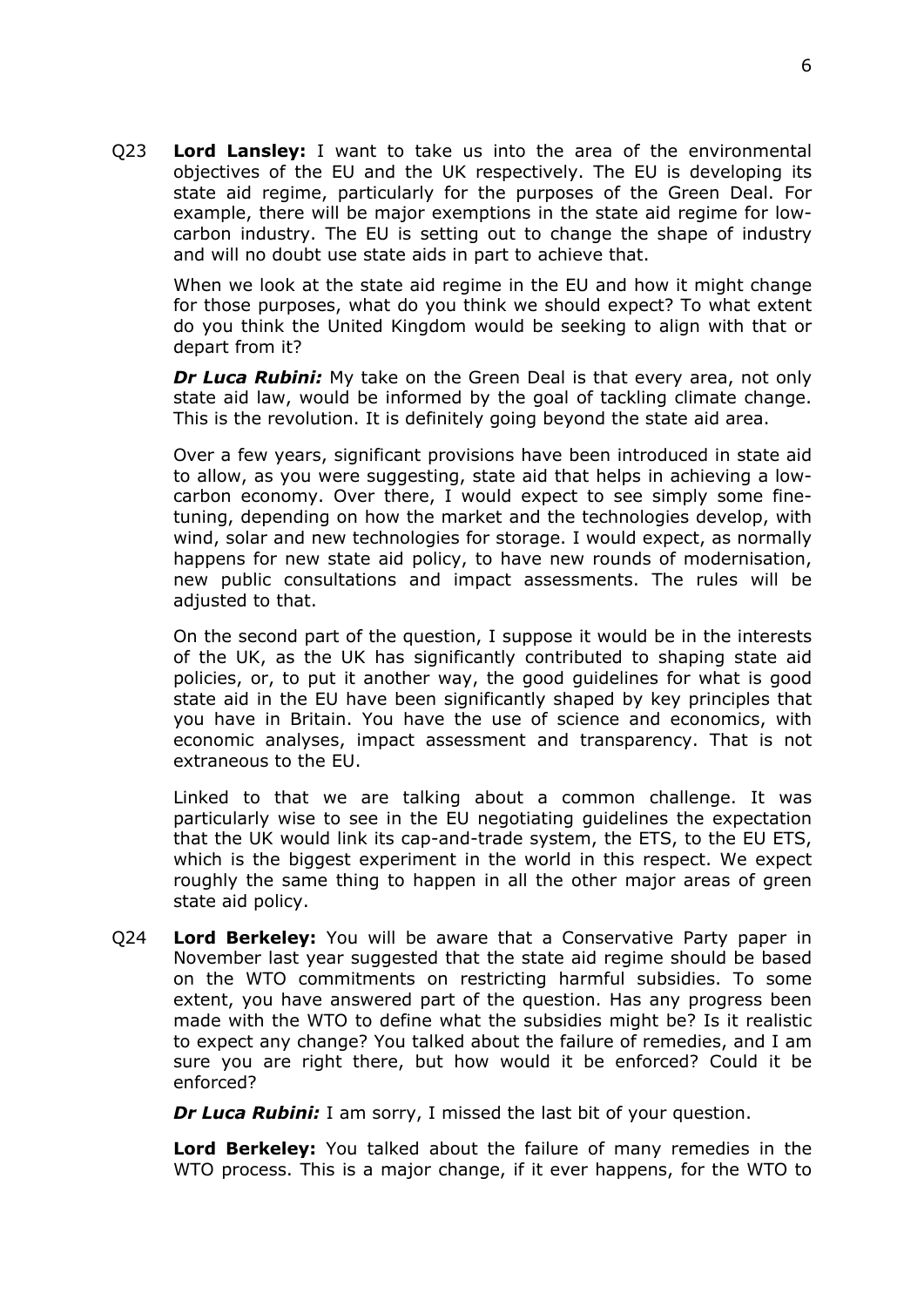create rules with respect to harmful subsidies. Do you think that is likely to happen? How would it happen? Could it be enforced by the WTO?

*Dr Luca Rubini:* If I could make a brief preface, there is a shifting narrative in the UK, with a very pejorative assessment of EU state aid law, whereby EU state aid law is very unclear, ambiguous and pliable. Linked to that, there is a very confident assessment of WTO subsidy laws. Everything would be clear there. The notion of subsidy would be very clear. You would have these harms tests that would be very easy to satisfy. I do not buy that. I have been working in this area for many years and there are the same problems of definition in both legal systems. They are both ambiguous. They are both uncertain.

The biggest difference is in the remedy in the governance structure. In the WTO, as I mentioned, the only real practical, pragmatic remedy that you have is countervailing duties, but they apply only if you are receiving imports. It is only for that scenario. If you are complaining because you have difficulty in accessing a foreign market because of subsidies there, you are basically left without any type of legal remedy.

I would not be quick to suggest that WTO subsidy rules are perfect and can solve any problems. Even in the WTO, there is increasingly a perception that there are problems. You are probably aware of that. I might highlight that, a few years ago, three major countries—the US, the EU and Japan—started to discuss changing the rules in order to tackle Chinese capitalism. Clearly, that was based on the understanding that the rules we have now do not really bite.

Q25 **Baroness Prashar:** What objectives should the Government pursue in their negotiations with the EU on subsidy control? What landing zones, if any, do you see for the UK-EU negotiations on state aid control? In particular, what characteristics would the UK's future subsidy control system, announced by the Government, need to satisfy the EU of its efficacy?

*Dr Luca Rubini:* If you look at the proposals, with the EU on one side and the UK on the other, it is clear that they are at different ends of the spectrum. What the EU is demanding, as I mentioned, is the typical template for European countries—countries that are integrated or aim to be highly integrated with the EU internal market. The UK proposals are very minimal, very basic. They seem mostly to refer to what is in the Canada agreement, and maybe other agreements such as the one with Japan, with respect to the application for both goods and services.

As regards the flexibility of the EU, I am not sure how much ground the EU will concede, not particularly on the substantive rules but on the governance. To be more precise, I do not think that the EU would accept that there is no state aid authority or subsidy authority in the UK. I do not think that the EU would be ready to accept that there is no dispute settlement and no co-ordination with the European Commission.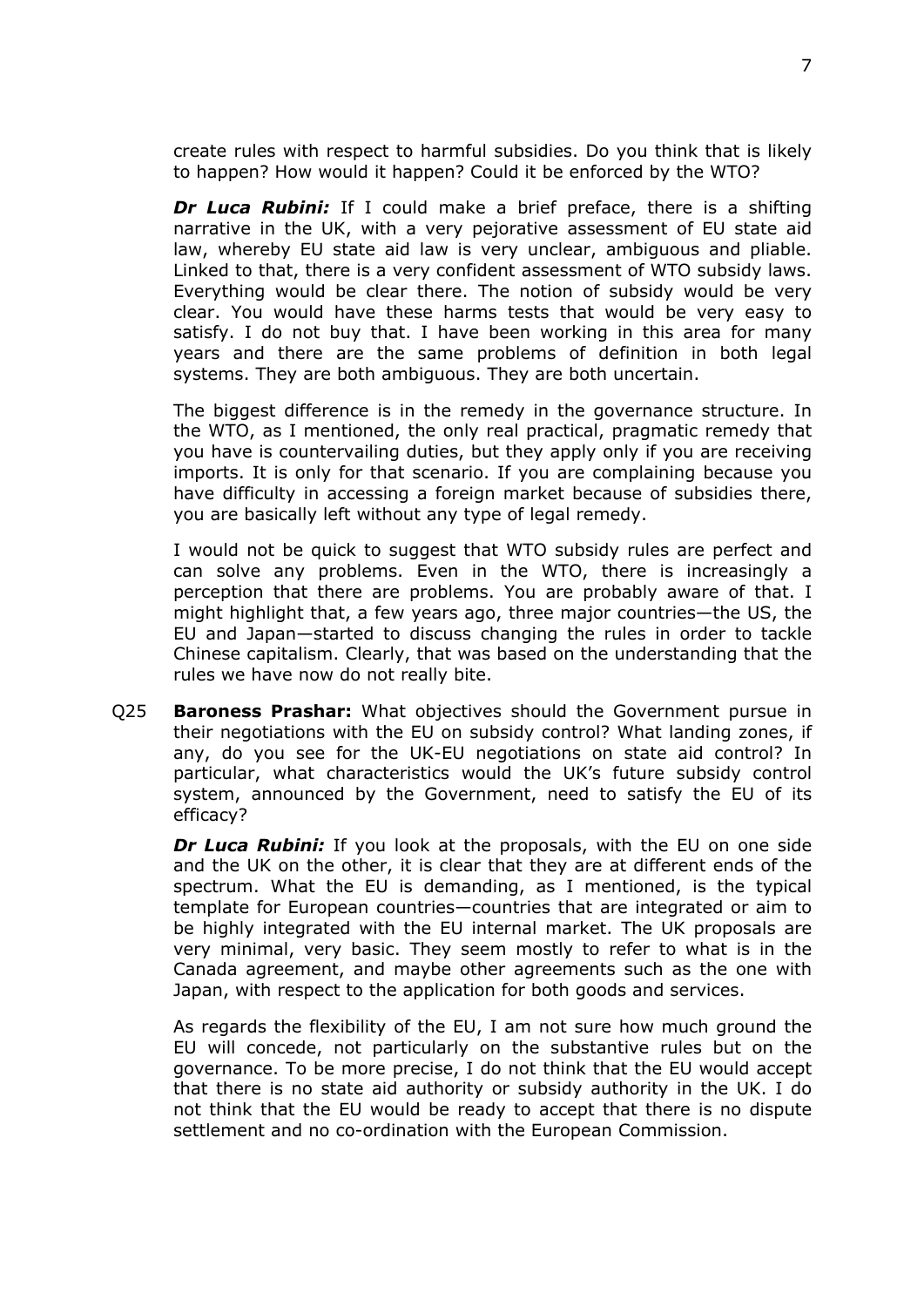The EU might concede some ground, which would mean that you might have something that lies between the most recent PTAs with countries such as Vietnam, Singapore and Japan, where there is some influence of EU state aid law on substantive law—what is permitted and what is not permitted. The other would be the typical EU model. I think the EU would definitely push for a relatively strong governance and enforcement system. It will definitely push, at the very least, for introducing rules specifically saying that certain negative types of subsidies are prohibited.

As I said, it is in the interests of the UK to have a U-turn and even push the EU beyond what they are proposing and say, "We don't want only rules saying what we have to do, but we want a say in the EU governance system because it is in our interest to keep an eye on and control the subsidies granted by Germany, France and Italy". I highlight them because they are three big countries that can harm the UK economy.

**Baroness Prashar:** Is the UK missing an opportunity by not making its own demands?

**The Chair:** Did you hear that, Dr Rubini? Is the UK missing an opportunity by not making its own demands?

*Dr Luca Rubini:* I would say so. It is 100% in the interests of the UK to do that.

Q26 **The Chair:** Thank you very much. We have skated over a huge area. I am sorry if you felt slightly rushed. Before we conclude the session, Dr Rubini, do you have any final remarks to leave us with, given the tenor of our questions?

*Dr Luca Rubini:* The only remark I would like to make is that the area of state aid is key. The area of the level playing field mechanism is important, but state or subsidy control is really the key—

**The Chair:** I am very sorry, but the screen is freezing again so we missed the last sentence of your remarks.

*Dr Luca Rubini:* I was repeating a point that went through the whole session. I really believe that state aid control and subsidy control is very important and prominent in the negotiating objectives of the European Union. The EU will very much stick to that end. I am not saying that it will consider it a red line, but maybe close to that.

**Lord Lilley:** Can I ask for factual clarification? You said that the WTO rules do not allow any good subsidies. My reading of the rules is that they allow subsidies for research and development, for regional aid and for adaptation to environmental policies. Is that not the case?

*Dr Luca Rubini:* You are right. Initially, in 1995, when the WTO was created, there were two provisions.

**Lord Lilley:** Up to 2000.